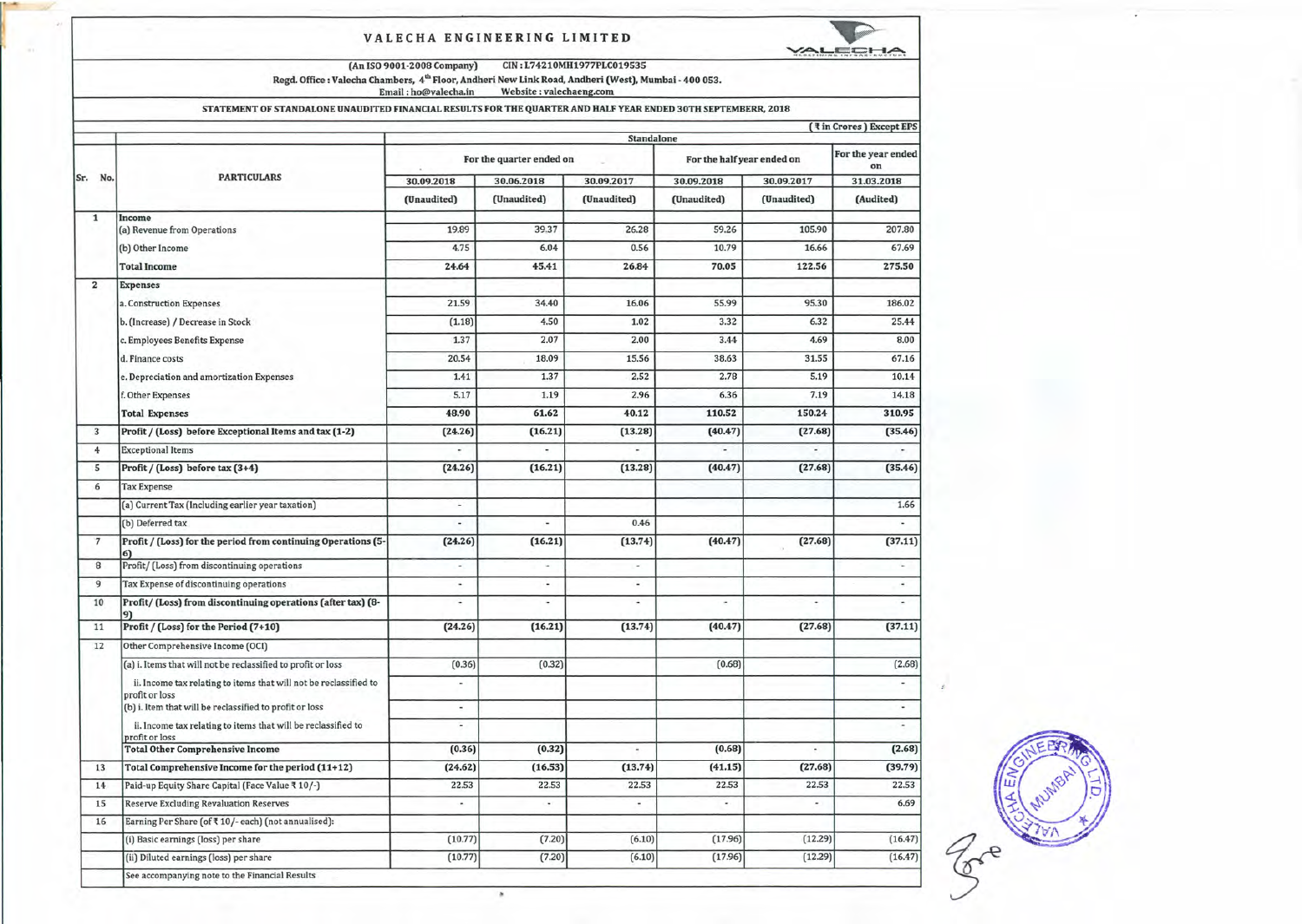|              | Notes:                                                                                                                                                                                                                                                                                                                                                                                                                                                                                                                                                      |  |  |  |  |
|--------------|-------------------------------------------------------------------------------------------------------------------------------------------------------------------------------------------------------------------------------------------------------------------------------------------------------------------------------------------------------------------------------------------------------------------------------------------------------------------------------------------------------------------------------------------------------------|--|--|--|--|
|              | The above Unaudited Standalone Financial Results, have been reviewed and recommended by the Audit Committee and approved by the Board of Directors at its meeting held on 14th November,<br>2018.                                                                                                                                                                                                                                                                                                                                                           |  |  |  |  |
| $\mathbf{2}$ | Limited Review of the above Unaudited Standalone Financial Results has been carried out by the Statutory Auditors of the Company.                                                                                                                                                                                                                                                                                                                                                                                                                           |  |  |  |  |
| 3            | The Company is engaged in "Construction Activity" and there are no other reportable segments under Ind AS 108 "Operating Segments".                                                                                                                                                                                                                                                                                                                                                                                                                         |  |  |  |  |
| 4            | The accumalated losses for the year ended 30th September 2018 have resulted in<br>l erosion of Company's peak Net worth . However, the management is of the opinion that subject to<br>approval of Restructing plan by banks, cost reduction measures and participating in new business finance/ JV business, the Company will be able to earn profit over next few years and may be in<br>position to repay restructured loans and pay statutory dues. Hence, financial statement of company are prepared assuming that it will continue as going concern. |  |  |  |  |
| 5            | Effective 1 April 2018. the Company has adopted Ind AS 115 - Revenue from Contracts with Customers. The adoption of Ind AS 115 did not have any material impact on recognition and                                                                                                                                                                                                                                                                                                                                                                          |  |  |  |  |
|              | measurement of revenue and related items in the unaudited standalone financial results for the quarter and half year ended 30th September 2018.                                                                                                                                                                                                                                                                                                                                                                                                             |  |  |  |  |
| 6            | Previous period's / year's figures have been regrouped / rearranged wherever necessary to conform to those of current period's / year's classification.                                                                                                                                                                                                                                                                                                                                                                                                     |  |  |  |  |
|              | <b>J. K. VALECHA</b><br>VICE CHAIRMAN - CUM - MANAGING DIRECTOI                                                                                                                                                                                                                                                                                                                                                                                                                                                                                             |  |  |  |  |
|              | Place: Mumbai<br>DIN: 00013070                                                                                                                                                                                                                                                                                                                                                                                                                                                                                                                              |  |  |  |  |

 $\mathcal{A}$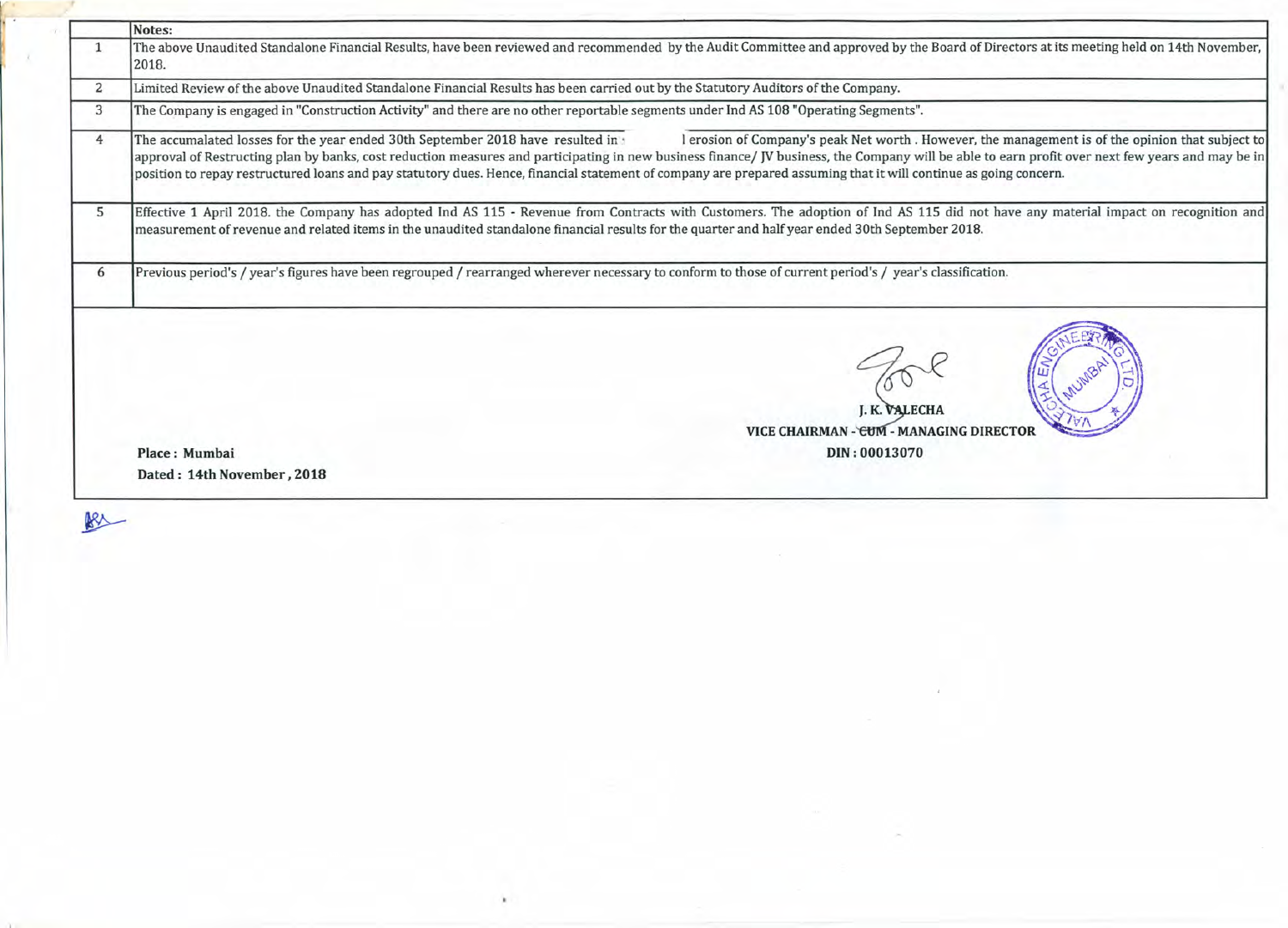## **VALECHA ENGINEERING LIMITED**



 $\frac{1}{2}$  MUMIC

 $\frac{1}{2}$ U<sub>NIC</sub>

~

 $\vec{\xi}$ 

**(An ISO 9001·2008 Company) CIN: L74210MH1977PLC019535**

**Regd. Office: Valecha Chambers, 4th Floor, Andheri New Link Road, Andheri (West), Mumbai . 400 053. Email : ho@valecha.in Website :**valechaeng.com

# **UNAUDITED STANDALONE BALANCE SHEET**

**( '{in Crores ) STANDALONE As at 30th September** Particulars **Particulars Particulars Particulars Particulars Particulars 2018** 

|                                           | (Unaudited) | (Audited) |
|-------------------------------------------|-------------|-----------|
| <b>ASSETS</b>                             |             |           |
| <b>Non Current Assets</b>                 |             |           |
| (a) Property, Plant & Equipment           | 24.86       | 27.86     |
| (b) Capital Work in Progress              |             |           |
| (c) Investment Property                   | 5.67        | 5.72      |
| (d) Financial Assets                      |             |           |
| (i) Investments                           | 103.78      | 96.98     |
| (ii) Loans                                |             |           |
| (iii) Other Financial Assets              | 23.48       | 21.62     |
| (e) Deffered Tax Assets (Net)             |             |           |
| (f) Other Non-Current Assets              | 28.78       | 26.55     |
| <b>Total Non Current Assets</b>           | 186.57      | 178.73    |
| <b>Current Assets</b>                     |             |           |
| (a) Inventories                           | 11.87       | 15.19     |
| (b) Financial Assets                      |             |           |
| (i)Other Investments                      |             |           |
| (ii) Trade Receivables                    | 219.12      | 243.86    |
| (iii) Cash & Cash Equivalents             | 3.78        | 7.00      |
| (iv) Bank Balances other than (iii) above | 4.93        | 6.98      |
| (v) Loans                                 | 404.75      | 374.63    |
| (vi) Other Financial Assets               | 77.31       | 85.49     |
| (c) Other Current Assets                  | 45.18       | 43.50     |
| <b>Total Current Assets</b>               | 766.94      | 776.64    |
| <b>Total Assets</b>                       | 953.51      | 955.37    |
|                                           |             |           |
| <b>EQUITY AND LIABILITIES</b>             |             |           |
| <b>Equity</b>                             |             |           |
| (a) Equity Share Capital                  | 22.53       | 22.53     |
| (b) Other Equity                          | (34.46)     | 6.69      |
| <b>Total Equity</b>                       | (11.93)     | 29.22     |
| <b>Liabilities</b>                        |             |           |
| <b>Non Current Liabilities</b>            |             |           |
| (a) Financial Liabilities                 |             |           |
| (i) Borrowings                            |             |           |
| (ii) Other Financial Liabilities          | 78.98       | 78.23     |
| <b>Total Non Current Liabilities</b>      | 78.98       | 78.23     |
| <b>Current Liabilities</b>                |             |           |
| (a) Financial Liabilities                 |             |           |
| (i) Borrowings                            | 351.83      | 313.49    |
| (ii) Trade Payables                       | 78.39       | 110.36    |
| (iii) Other Financial Liabilities         | 420.72      | 391.20    |
| (b) Other Current Liabilities             | 34.10       | 31.97     |
| (c) Provisions                            | 1.41        | 0.90      |
| <b>Total Current Liabilities</b>          | 886.45      | 847.92    |
| <b>Total Equity &amp; Liabilities</b>     | 953.51      | 955.37    |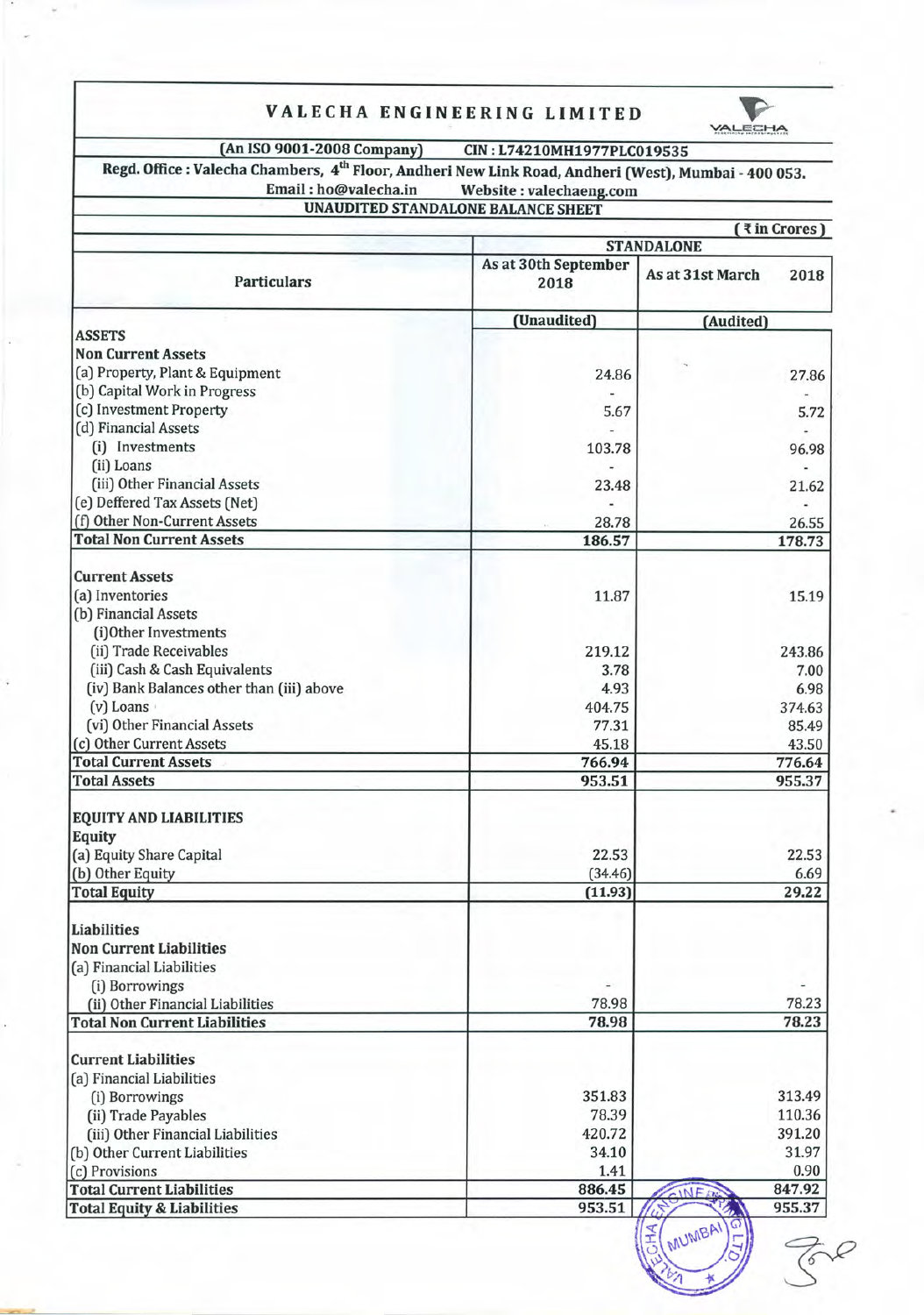## **Kanu Doshi Associates LLP Chartered Accountants**

Mumbai Address: 203, The Summit, Hanuman Road, Western Express Highway, Vile Parle (E), Mumbai - 400 057 T: 022-2615 0100 / 111 / 112 · F: 022 2615 0113

Pune Address: 123, Sohrab Hall, 21 Sassoon Road, Opp. Jehangir Hospital, Pune - 411001 . T: 020 4906 7177 E: info@kdg.co.in . W: www.kdg.co.in

## **Limited Review Report**

To. The Board of Directors of **VALECHA ENGINEERING LIMITED** 

- 1. We have reviewed the accompanying statement of unaudited financial results of VALECHA ENGINEERING LIMITED("Company") for the quarter and six months ended September 30, 2018 and the Statement of Assets and Liabilities on that date together with notes thereon (the 'Statement') attached herewith, being submitted by the Company pursuant to requirement of Regulation 33 of the securities and Exchange Board of India (SEBI) (Listing Obligation and Disclosure Requirements) Regulations, 2015, as modified by the Circular no. CIR/CFD/FAC/62/2016 dated 5<sup>th</sup> July, 2016 (the Regulations).
- 2. This Statement which is the responsibility of the Company's Management and approved by the Board of Directors, has been prepared in accordance with the recognition and measurement principles laid down in the Indian Accounting Standard 34 "Interim Financial Reporting" ("Ind AS 34"), prescribed under Section 133 of the Companies Act, 2013 read with relevant rules issued thereunder and other accounting principles generally accepted in India. Our responsibility is to issue a report on the Statement based on our review.
- 3. We conducted our review in accordance with the Standard on Review Engagement (SRE) 2410, Review of Interim Financial Information performed by Independent Auditor of the Entity issued by the Institute of Chartered Accountants of India. This standard requires that we plan and perform the review to obtain moderate assurance as to whether the financial statements are free of material misstatement. A review is limited primarily to inquiries of company personnel and an analytical procedure applied to financial data and thus provides less assurance than an audit. We have not performed an audit and accordingly, we do not express an audit opinion.
- 4. Basis for qualified conclusion:
	- a. The Company has not evaluated expected credit loss provision as required under Ind AS 109 "Financial Instruments" for loans and advances aggregating to Rs 228.59 Crores given to five of its subsidiaries (including two step-down subsidiaries). The Company has extended Corporate Guarantee aggregating to Rs.626.03 Crores to Banks/Financial institution on behalf of three subsidiaries (including one step-down subsidiary) for which quarantee income of Rs. 3.13 Crores and Rs. 6.52 Crores for the quarter and half year ended September 30, 2018, respectively are recognized in accounts. Further, the Company has made investment aggregating to Rs 41.69 Crores in above mentioned subsidiaries which have incurred losses and have negative net-worth as at September 30, 2018. In the absence of detailed information, we are unable to comment upon its impairment provision, if any, and corresponding impact on the loss of the period. Further, the Company has also invested Rs 26.95 Crores in three of its Associate Company for which financial statements are not made available by the Management. In the absence

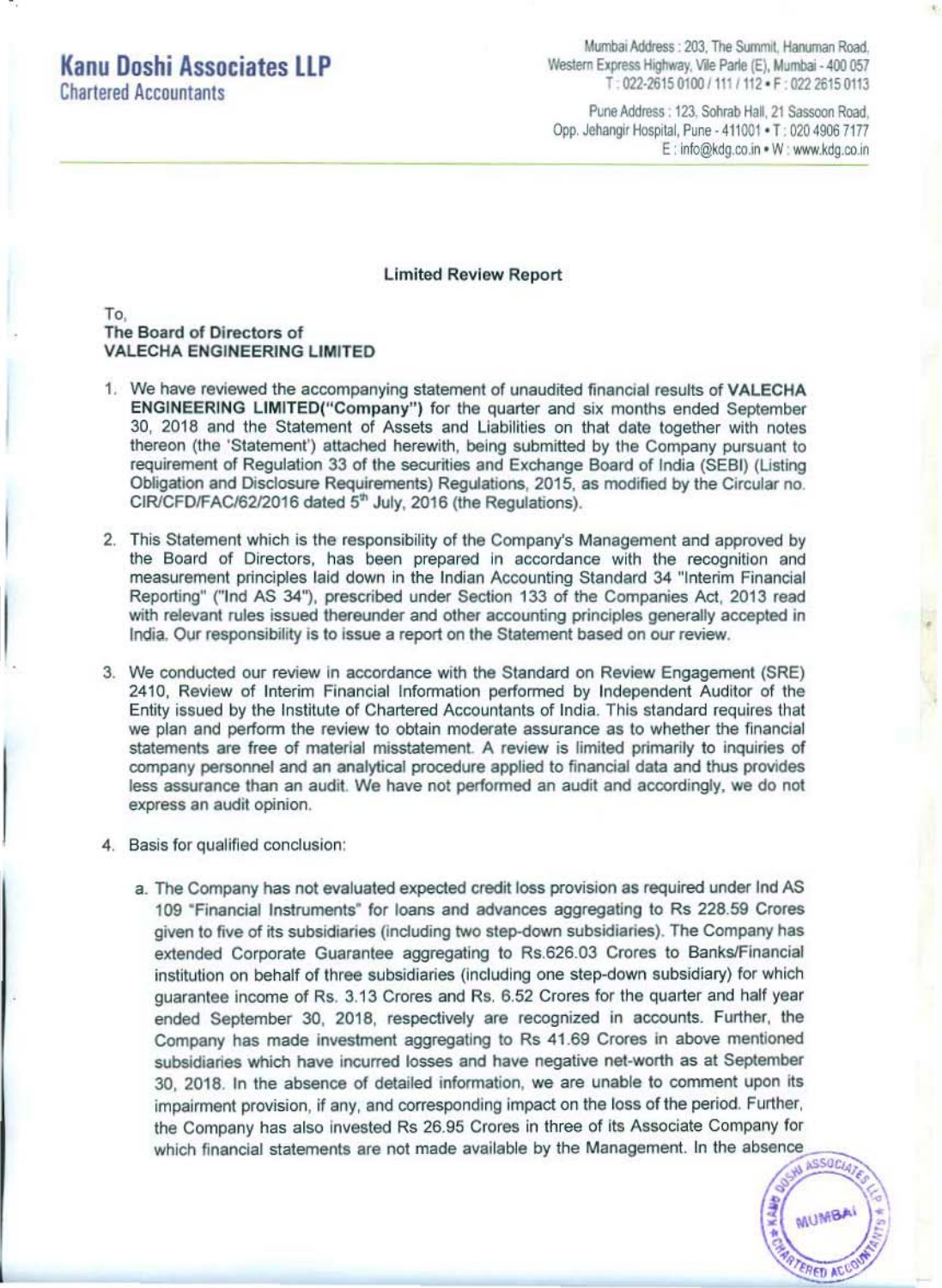of the information and financial statements, we are unable to comment upon its impairment provision, if any and corresponding impact on the loss of the period.

- b. The company has not provided for interest amounting to RS.3.38 Crores on late payment of Tax deducted at Source. Further, the Company has not provided for penal interest for default in repayment of borrowings from Banks and Financial Institution. However, in the absence of detailed computation of penal interest. we are unable to comment upon its impact on the loss of the period.
- c. The Company has not repaid deposits (including unpaid interest upto March 2017 Rs. 2.62 Crores) amounting to Rs. 31.08 Crores as at September 30. 2018 as per the contractual terms and repayment schedule / order passed by the Company Law Board -New Delhi Sranch heard on February 22, 2016 (Order passed under section 74(2) of the Companies Act Ref.C.P.NO. 05(MB) 2016). The company has also not provided penal interest and fine as levied under rule 21 of (Acceptance of Public Deposit) Rules. 2014 for default in repayment of public deposit. In the absence of detailed information and computation of penal interest pertaining to previous years, if any. we are unable to comment upon its impact on the loss of the period.
- d. The company has not evaluated whether any impairment provision is required for expected credit losses (ECl) in accordance with Ind AS 109 - 'Financial Instruments' for Trade Receivables aggregating to Rs. 219.12 Crores which includes Rs, 160.30 Crores pertaining to additional claims raised during earlier years due to price escalation and various other reasons which are under arbitration before various authorities. Also, the company has not evaluated whether any impairment provision is required for ECL in accordance with Ind AS mentioned above for loans extended to various related parties amounting to Rs. 12.58 Crores as at September 30, 2018. In the absence of relevant information, third party confirmation/reconciliation and detailed working, we are unable to comment upon its recoverability and corresponding impact of impairment on the loss of the period, if any.
- e. The Company has not included transactions related to seventeen project sites of the Company. The Company has not accounted for any transactions from the last quarter for these sites, as it does not have any information and relevant documents to account for the same. In view of that. we are unable to comment upon resultant impact. if any on loss of the period of the company, had the said units have been reviewed by us.
- 5. Based on our review conducted as above, except for the possible effects of the matter described in the Basis for Qualified Conclusion para 4 as above and read together with matters described in para 6 below, nothing has come to our attention that causes us to believe that the accompanying statement of unaudited financial results has not been prepared in accordance with applicable Indian Accounting Standards specified under section 133 of the Companies Act, 2013 read with relevant rules there under and other recognized accounting practices and policies and has not disclosed the information required to be disclosed in terms of Regulation 33 of the SESI (listing Obligations and Disclosure Requirements) Regulations, 2015 including the manner in which it is to be disclosed, or that it contains any material misstatement. it contains any material misstatement.



•